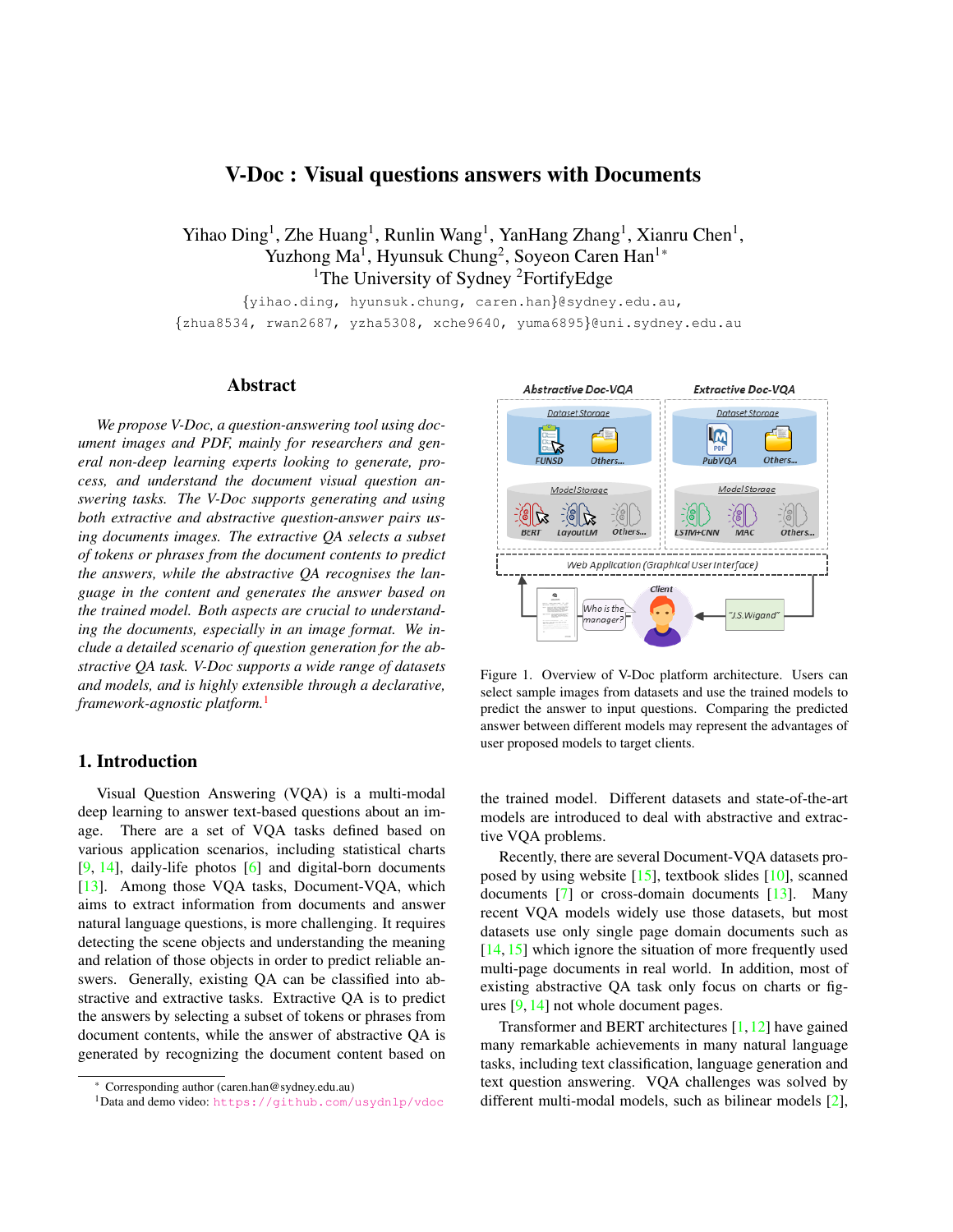<span id="page-1-3"></span>image-text fusing based transformers [\[11,](#page-6-10)[16\]](#page-6-11), self-attention [\[3\]](#page-6-12), etc. Although there are many state-of-the-art models proposed recently, there is no platform that can represent the novel model performance and compare it with some classical baselines.

This paper proposes a platform, V-Doc, which can allow users to upload their trained abstractive or extractive models on different datasets to compare with other baselines to represent the model improvements and advantages to their clients or targeting users. This platform mainly contains three modules from designing Dataset Storage and Model Storage modules to demonstrate the performance by a web application. Dataset Storage module contains a Compositional Question Generation Engine to generate a new document VQA dataset based on multi-page documents col-lected from PubMed Open Source Subset<sup>[2](#page-1-0)</sup>. It also provides some well pre-processed, commonly used Document-VQA datasets such as FUNSD. User can add and train/test with more dataset to the systems. The Model Storage module provides some trained models on different datasets in our Dataset Storage module, which also provides an environment to support user uploading and testing user trained models in our platform. Our web application can directly use the trained models in the Model Storage module to show the availability and reliability of selected models to target clients.

The contributions of our paper mainly contain:

- To the best of our knowledge, Our V-Doc is the first platform for Document-VQA which contains three modules including Dataset Storage, Model Storage and Graph User Interface for users.
- We introduce a new dataset generation engine and introduce a new Document-VQA dataset, PubVQA which can be accessed in our Dataset Storage Module for filling the gap of lacking abstractive Document-VQA dataset in this area.
- An extendable Data and Model Storage module is provided to support user uploading and comparing their novel models with baselines through a user friendly graph user interface.

# 2. System Architecture

The V-Doc mainly contains three modules: 1) Dataset Storage, 2) Model Storage, and 3) a web application. The Dataset Storage provides existing pre-processed benchmark datasets and a question generation engine to generate QA pairs based on PubMed accessed papers. The Model Storage provides an environment to upload and store various trained Document-VQA models. The proposed web application can call the trained models based on users' demands.

The Dataset Storage module provides trainable preprocessed datasets and a new question generation engine to generate new QA pairs. The raw PDF documents are collected from PubMed. Each document is split into several images and fed into the pre-trained Mask RCNN [\[17\]](#page-6-13) model and Google vision API<sup>[3](#page-1-1)</sup> to generate the scene graphs of collected documents. The compositional question generation engine processes the scene graph files in order to generate a new abstractive Document-VQA dataset, named PubVQA.

The classical and widely-used deep learning models, MAC  $[5]$ , LayoutLMv2  $[16]$ , are included in the Model Storage module to deal with reading comprehension (abstractive) or information retrieval(extractive) tasks, respectively. Those typical architectures can be used as baselines to compare user uploaded trained models. This system allows user-defined or trained models built on commonly used machine learning frameworks.

The web application provides a graphical user interface for users instead of calling the predict method. The V-Doc web application consists of front-end designing and backend development. The front-end is built by the JavaScript React framework, which is responsible for rendering the GUI, handling the input from users and passing it to the back-end, finally, rendering the answer that was collected from the back-end. Our back-end is built by the Python Flask restful framework. It loads the models from the Model Storage and calls the pre-defined predict functions via the machine learning framework, including Tensorflow and Pytorch. Each model is deployed in a separate back-end server to avoid the dependencies conflict. Thus, users can get the prediction from any particular model by uploading an image and writing down the question in the user interface.

### 3. Dataset Storage

The Dataset Storage module provides some preprocessed Document-VQA datasets. It also contains a question generation module that provides a Compositional Question Generation Engine with well-processed scene graphs of collected PubMed papers to generate a new Document-VQA dataset, PubVQA. The question generation procedure mainly includes data collection, scene graph generation, and question generation.

#### 3.1. PubVQA Dataset Generation

#### 3.1.1 Data Collection

We collect a set of PDF documents from PubMed Open Access Subset based on PMCID and split the PDF documents into separate document images(.jpg file)<sup>[4](#page-1-2)</sup>. A pre-trained

<span id="page-1-0"></span><sup>2</sup><https://pubmed.ncbi.nlm.nih.gov>

<span id="page-1-1"></span><sup>3</sup><https://cloud.google.com/vision>

<span id="page-1-2"></span><sup>4</sup><https://github.com/Belval/pdf2image>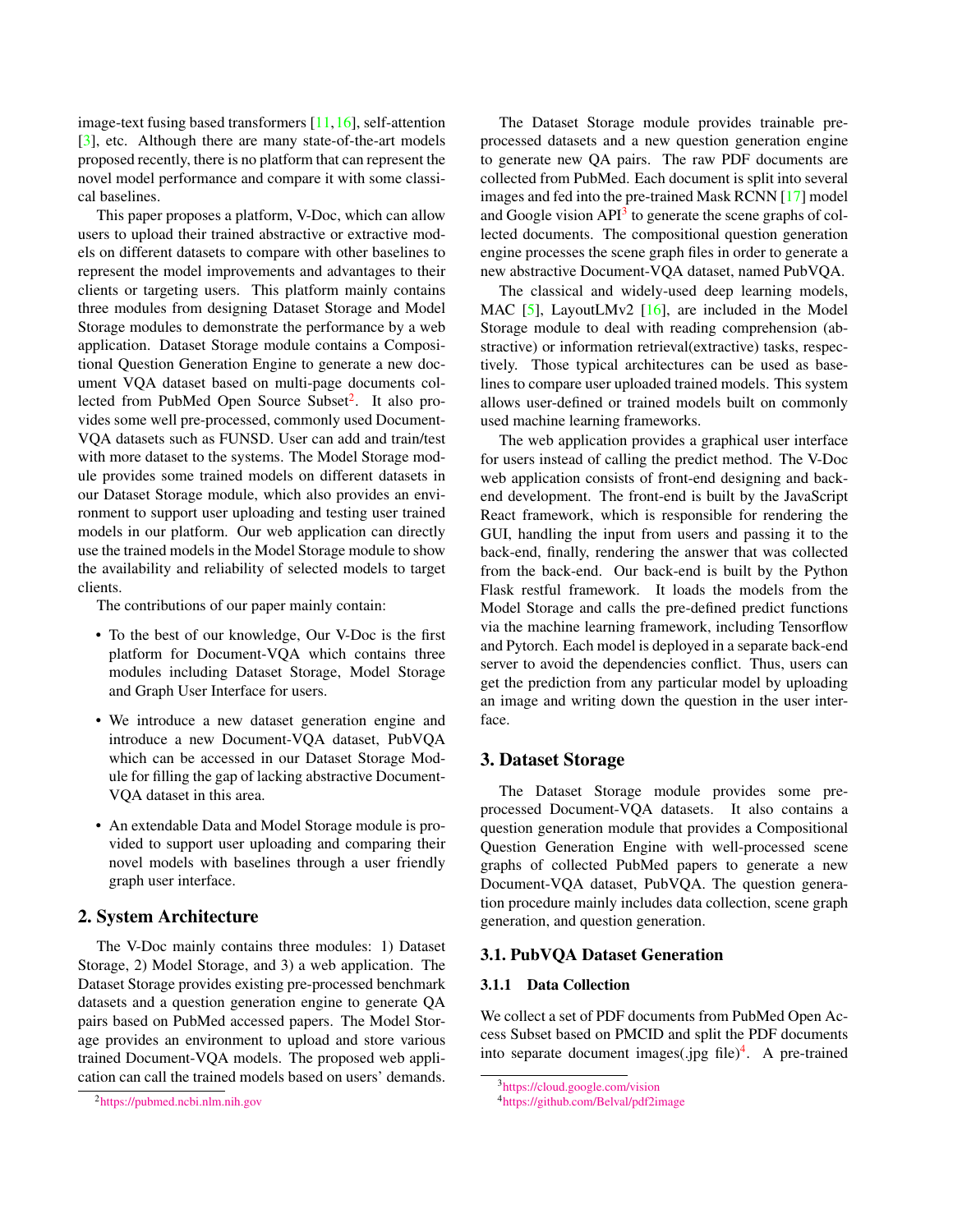<span id="page-2-1"></span>Mask RCNN model provided by IBM based on their proposed large-scale PubLaynet [\[17\]](#page-6-13) Dataset is used to conduct object detection for acquiring bounding box coordinates and the category type of each detected segment. Since the domain of PubLaynet is the same as our dataset, the outputs from this pre-trained Mask-RCNN model are reasonable and acceptable.

### 3.1.2 Scene Graph Generation

After acquiring results from Mask-RCNN, we need to generate the scene graph of each image for representing the relation between detected segments. The generated scene graph can provide essential information and be used by the question generation engine to generate QA pairs of Pub-VQA datasets. The key attributes in the scene graph files contains *text content*, *reading order*, *parent child relation*, *relative position*, etc. The procedures of acquiring those attributes to generate scene graph files include:

<span id="page-2-0"></span>

Figure 2. Scene Graph Generation Preprocessing Examples

- Content Extraction: We apply the Google Cloud Vision API to implement the Optical Character Recognition (OCR) to extract the text content of each PDF segment (bounding box).
- Reading Order: We design a method for assigning an index number to each segment according to the reading order that people tend to do. It mainly contains two steps: (1) Ordering segments based on the top-left ycoordinate to generate an initial Reading Order List. (2) If any segment has neighbours on its left side, but the current Reading Order List index is larger than that segment, exchange the location in Reading Order List. Keep doing step 2 to generate the final Reading Order List. Base on the proposed methods, the reading order of segment A to F in Figure [2a](#page-2-0) is *A(figure), B(text), C(text), E(text), D(title), F(text)* and the index of each segment is represented in Figure [2b.](#page-2-0)
- Gap Distance: We obtain the gap distance by calculating the shortest distance between two bounding boxes. There are three rules: (1) If two bounding boxes overlap, the gap distance between the boxes is counted as 0. (2) If both bounding boxes contain the sides that partially intersect on the x-axis or y-axis direction, the gap distance is the vertical or horizontal distance between two sides. (3) If two bounding boxes have no intersection on the x-axis and y-axis, the gap distance is between the two closest vertices. The line segment (c), (d) in Figure [2b](#page-2-0) represent the gap distance between segment *D(title)* to segment *B(text)* and *E(text)*, respectively.
- Category Refinement: We have five categories including text, title, list, table,  $figure$  for the outputs from pre-trained Mask-RCNN on Publaynet. However, in order to generate more comprehensive QA pairs, the predicted category of some segments should be updated especially for altering some text segments to table capstion or *figure caption*. Most of table and figure captions are the segments closest to the table or figure. In this case, based on the calculated gap distance results, it is easy to change the closest text segment to a *table* or *figure* segment to *table caption* or *figure caption*. Based on those rules, the category of segment B in Figure [2a](#page-2-0) is updated from text to *figure caption* in Figure [2b.](#page-2-0)
- Parent Child Relation: We easily generate the parentchild relation between document segments by using the reading order and category refinement results. There are three rules: (1) If there is not other *title* objects between two title objects based on the Reading Order List, the first title is the parent of all text or list segments until the next *title* appearing such as relation (b) in Figure  $2b$ . (2) If there is no other types of segments between them based on reading order sequence, text or title segment is the parent of the *list* segments. (3) If there is a *table caption* or *figure caption*, table or *figure* is the parent of the nearest caption segment. For example, based on Figure [2b](#page-2-0) relation (a), segment *A(figure)* is the parent of segment B(figure caption).
- **Relative Position:** We assign the relative position between two segments is assigned based on their bounding box coordinates. For example, in Figure [2b,](#page-2-0) if two segments coincide in the y-axis direction, but not in the x-axis like relative position between element  $C$  and  $D$ . We can define  $C$  as on the left of  $D$ , and  $D$  is on the right of C. If two segments do not coincide in both x and y-axis direction (e.g. between segments  $E$  and  $D$ ), we can define that  $D$  is located on the right-top of  $E$ and  $E$  is on the left-bottom of  $D$ .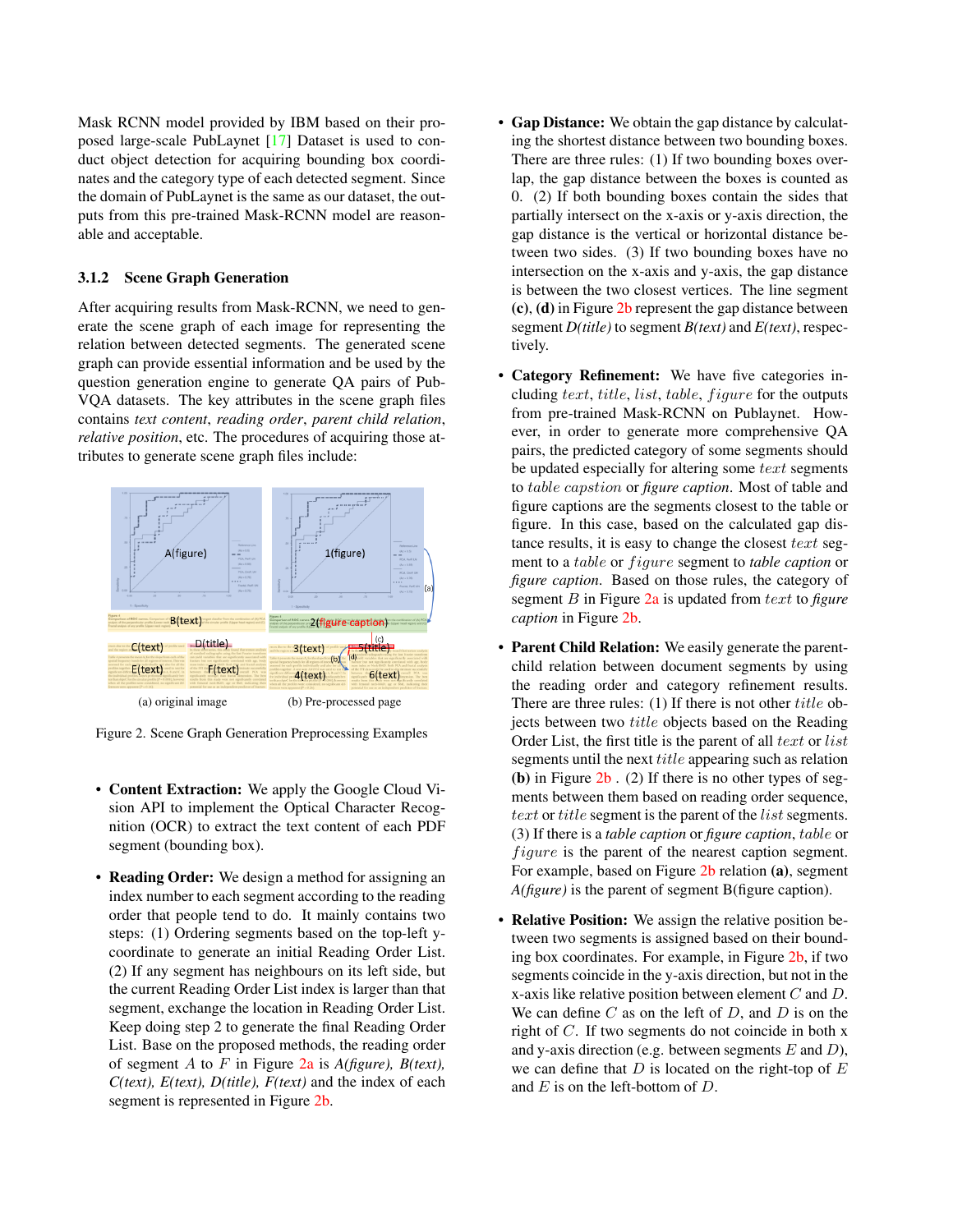<span id="page-3-3"></span><span id="page-3-0"></span>

| <b>Question Type</b>    | <b>Sample Question Template</b>                                                                                                                                                                                              | <b>Answers Type</b>      |
|-------------------------|------------------------------------------------------------------------------------------------------------------------------------------------------------------------------------------------------------------------------|--------------------------|
| <b>Position Related</b> | Where is the caption of the $\langle E \rangle$ located at?<br>The caption is on which side of the $\langle E \rangle$ ?                                                                                                     | top/bottom<br>top/bottom |
| <b>Counting Based</b>   | How many $\langle E1 \rangle$ objects are located at the $\langle R \rangle$ side of $\langle E2 \rangle$ ?<br>For $\langle E2 \rangle$ , how many $\langle E1 \rangle$ objects are located at its $\langle R \rangle$ side? | number<br>number         |
| <b>Existence Based</b>  | Do title objects exist on this page?<br>Are there any titles that exist?                                                                                                                                                     | yes/no<br>yes/no         |

Table 1. Example of questions and answers for each template

#### 3.1.3 Question generation

Inspired by the Clevr [\[8\]](#page-6-15) proposed question generation producer on synthetic images, we designed a Compositional Question Generation Engine for real-world PDF documents by using generated scene graph files of each document image. Similar to Clevr question generation methods, some templates and functional programs are defined to generate QA pairs. Table [1](#page-3-0) shows the three different groups of templates, including position related, counting based and existence based with expected answer type.

Figure [3](#page-3-1) represents the workflows of the sequences of pre-defined functions to generate the corresponding QA pairs. For example, the position-related question workflow mainly consists of three pre-defined functions. To generate a question, *'Where is the caption of the* <*E*> *located at ?'*, the engine needs to filter the target segments by using Filter category function and then pass through a  $Unique$ function to select one target  $table$  or  $figure$  segment randomly. Then, the *Caption position* function can extract the relative location between target table and its caption.

<span id="page-3-2"></span>Table 2. Existing Dataset size (question-answer pairs)

| Dataset         | Training | Testing | Validation |
|-----------------|----------|---------|------------|
| PubVOA          | 1260     | 360     | 180        |
| <b>FUNSD-OA</b> | 1000     | 300     |            |

#### 3.2. Existing Dataset

The V-Doc have two following default datasets, which are publicly available and widely used datasets in the Document VQA domain.

• FUNSD-OA: It is a form understanding dataset selected from RVL-CDIP [\[4\]](#page-6-16) dataset. It is created for scanned document-related tasks, including text detection, OCR, layout analysis. It contains 199 PDF images and provides the category of layout component, bounding box coordinates, text content and links between entities. Based on the pre-defined four category

<span id="page-3-1"></span>

Figure 3. Position related, counting based and existence based question generation pre-defined function sequences

types ('Question', 'Answer', 'Header', 'Other') and the links between 'Question' and 'Answer', we can easily generate a span classification based extractive QA dataset named FUNSD-QA.

• PubVQA: We introduce/create a new abstractive Document-VQA dataset, named PubVQA. The dataset split information is list in Table [2.](#page-3-2) Some classical abstractive QA models are used on this dataset to generate trained models uploaded to our Model Storage module.

# 4. Model Storage

The V-Doc provides a Model Storage Module to manage existed or user-uploaded trained models. It provides the environment to support those models built on commonly used machine learning frameworks. Similar to Dataset Storage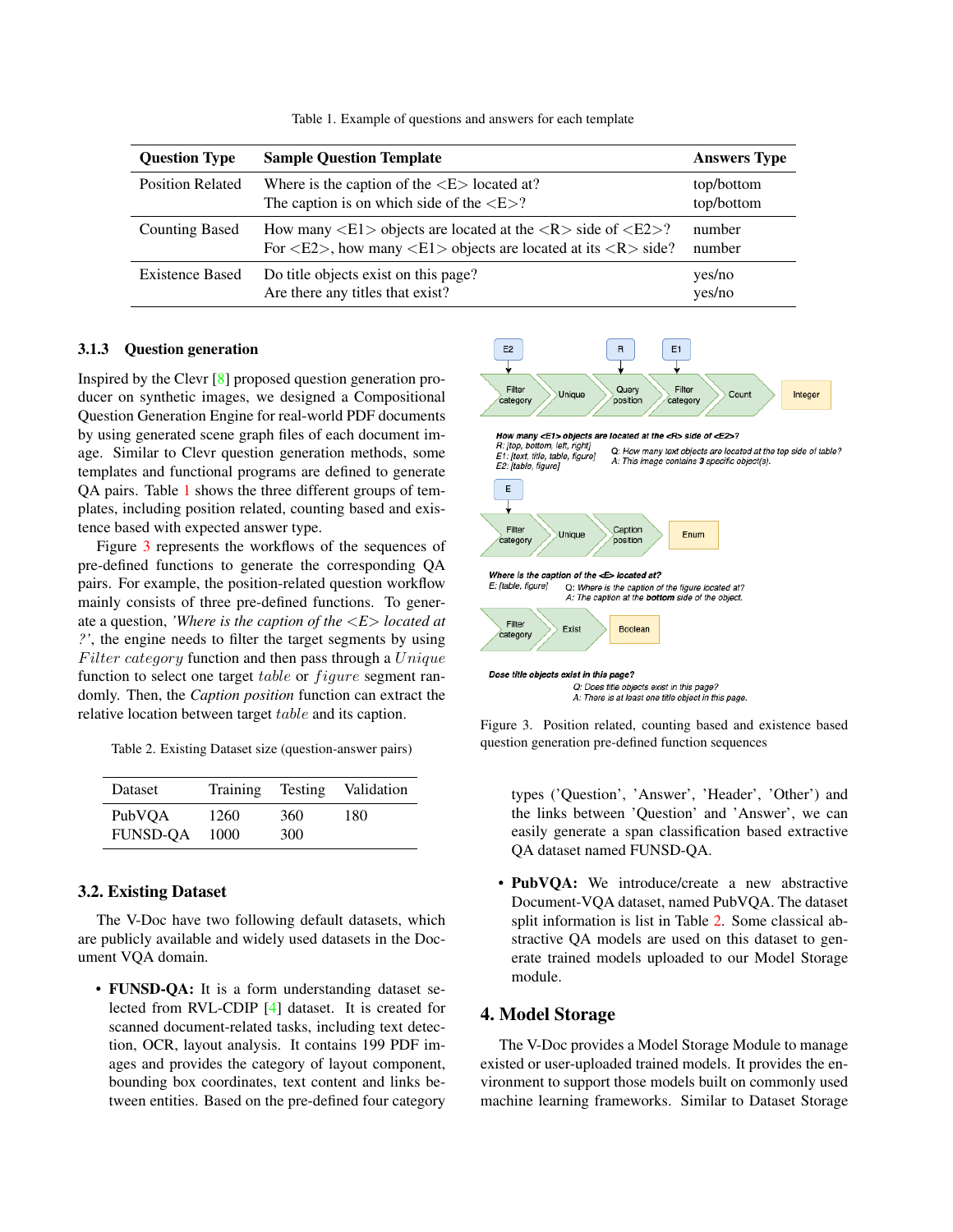<span id="page-4-2"></span>module, the existing trained model in current Model Storage module also can be classified into extractive and abstractive types. Many pre-trained language models can be fine-tuned on spanning based question answering tasks to extract answer from the input texts by predicting the start and end in-dex such as BERT [\[1\]](#page-6-7), LayoutLMv2 [\[16\]](#page-6-11). Those models are trained on extractive datasets provided by the Dataset Storage module which can be used as baselines and compared with novel proposed models. In addition, some widely used abstractive baselines are also provided in Model Storage module which can be directly used to generate the predicted answers and compared with user uploaded models.

# 4.1. Extractive QA Models

The V-Doc has two extractive QA Models, included in the model storage.

- **BERT**: It is a widely used multi-layer bi-directional transformer-based language model. It can be easily applied to solve span classification based question answering models and trained on QA datasets, such as SQuAD (The Standford Question Answering Dataset). The linear layers are placed on the top of pre-trained BERT to predict the start and end logits for extracting the content from inputs. We fine-tune BERT-based QA models on the FUNSD-QA dataset to acquire a trained model uploaded to the Model Storage module.
- LayoutLMv2: It is a multi-modal transformer-based architecture that not only is pre-trained by masked language modelling task but also some new text-image alignment and matching tasks are applied to learn the cross-modality interaction. It also provides a LayoutLMv2FeatureExtractor to extract the image features for pre-training and downstream tasks. Similar to BERT for extractive QA, a linear layer is placed on the top of hidden state outputs to predict the start and end index. A trained LayoutLMv2 model on the FUNSD dataset is provided in our Model Storage module too.

#### 4.2. Abstractive QA Models

The V-Doc has two abstractive QA Models, included in the model storage.

- LSTM+CNN: It is a baseline model architecture adopted by MAC [\[5\]](#page-6-14). It uses Long Short Term Memory (LSTM) network to encode textual information of question, and uses pre-trained convolution neural network to learn visual features of document image. Then, the concatenated question and visual embeddings are fed into a linear layer to get the predicted answer logits.
- MAC: It is an end-to-end differentiable architecture which contains sequence of MAC cells to perform the

multi-stage reasoning process. Each MAC recurrent cell contains three units including control unit, read unit and write unit to manage, extract and integrate question and image features separately. MAC network has achieved state-of-the-art performance on Clevr [\[8\]](#page-6-15) dataset, which is the reason why we choose this model as one our provided baseline model in Model Storage module.

# 5. Web Application

# 5.1. Graphical User Interface

The user interface of the V-Doc system is built as a single page Web Application by using Nodejs and React framework. All components and icons are imported from Semi design<sup>[5](#page-4-0)</sup>. Mainly, this Web Application sends the PDF images and questions to the server with different prediction models and shows the result in the table below. The GUI of the V-Doc system mainly consists of four sections: model selection, image selection, input question and answer representation.

<span id="page-4-1"></span>

Figure 4. Interface of Web Application. The key subsections are highlighted including Model Selection, Question Input, Dataset Selection and Predicted Answer Representation

Model selection: It allows users to select trained models provided by Model Storage module. Dataset selection: It provides a image selector that normally contains nine PDF images, including six sample images from PubVQA dataset and three images from FUNSD-QA dataset. Users can select a sample image, and the system can directly apply

<span id="page-4-0"></span><sup>5</sup>[https://semi.design/en-US/start/introduction](#page-0-1)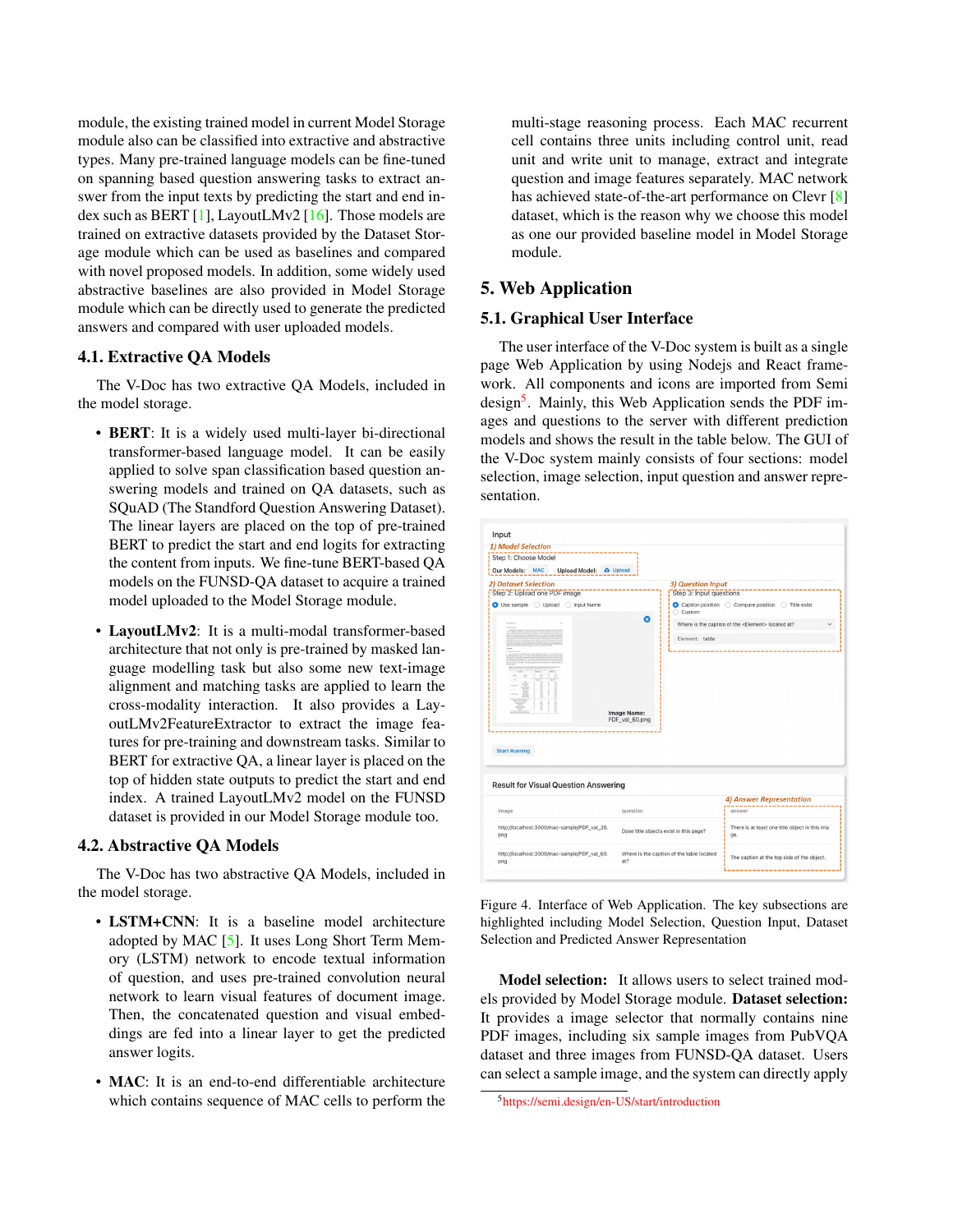the chosen model and file it into the input stage. Each sample indicates the template and a recommended input question. Users are allowed to use other images stored in Dataset Storage module in this Dataset selection section.

Question Input: As shown in Figure [4,](#page-4-1) our V-Doc system accepts both pre-defined templates and custom questions. When a pre-defined template is chosen, question will be composed by skeleton and parameters. Each model has several particular templates, as the suggested questions. After the question is decided, selected trained model, sample image and question will be sent into back-end to generate predicted answer.

Answer Representation: When the result returned from back-end, the front-end will rendering the file name, question and predicted answer into result table. The results will be saved until user leaves the page.



Figure 5. User oriented workflow from model and dataset uploading, trained model and dataset selection, question inputting to get predicted answer.

### 5.2. Backend Dependencies

The dependencies of the V-Doc web application inherit from both provided MAC and LayoutLMv2. Both  $torch1.8.0$  and  $tensorflow1.15$  are implemented to adapt various models. The packages *imageio*2.9.0 and PIL8.4.0 are called to process the uploaded image, as a binary data. Then,  $dataset1.12.1$  and  $pandas1.3.4$  are used to collect and process both image data and uploaded question, preparing for the model pre-processing step. We applied transformer4.12.3 build-in methods to pre-process and predict answer by trained models. Finally, flask2.0.2,  $flask - cors3.0.10$  are used for building the backend to receive and response the request from front-end.

# 5.3. User Instruction

The interaction between users and the V-Doc GUI mainly contains three key steps. The first step is an optional one is to upload user trained model and dataset to Dataset Storage module or Model Storage module base on user demands. For uploading new dataset to Dataset Storage module, user should upload document images and other required embedding sequentially. Regarding to upload trained model to Model Storage module, user need to check whether the dataset existed in Dataset Storage before uploading their trained model. V-Doc GUI also allow users to select the existing trained models on provided datasets in Model Storage and Dataset Storage modules and send them to back-end of Web application. Then, users can input question and get the predicted answers based on selected dataset and model.

# 6. Evaluation

### 6.1. Extractive QA performance

Table 3. Extractive QA model performance on FUNSD-QA

| Model       | BLUE |
|-------------|------|
| <b>BERT</b> | 9.37 |
| LayoutLMv2  | 11   |

For solving extractive problems, we provide two trained model on FUNSD-QA dataset to predict the start index and end index of input documents. After getting the start and end index, we extract the actual tokens and calculate the average sentence-level BLUE score between ground-truth and predicted answers. The first provided Model is finetuned on pre-trained "bert-base-uncased" ignoring the visual aspect features of document images to provide a textfeature only baseline for comparing with other models. In addition, we also provided another multi-modal baseline which is fine-tuned on "microsoft/layoutlmv2-baseuncased". We use LayoutLMv2 provided Processor to encode multi-aspect features including text, bounding box, visual features. The BLUE score of two trained models are 9.37 and 11, respectively, which represents multi-aspect features can effectively improve the extractive QA model performance.

<span id="page-5-0"></span>Table 4. Abstractive QA model performance on PubVQA dataset

| Model    |       | <b>Val-Acc Test-Acc</b> |
|----------|-------|-------------------------|
| LSTM+CNN | 45.69 | 48.78                   |
| MAC.     | 54.32 | 55.44                   |

#### 6.2. Abstractive QA performance

For anstractive task, we selected two commonly used baselines and tested on our PubVQA dataset including LSTM+CNN, MAC. We use one bi-directional LSTM layer